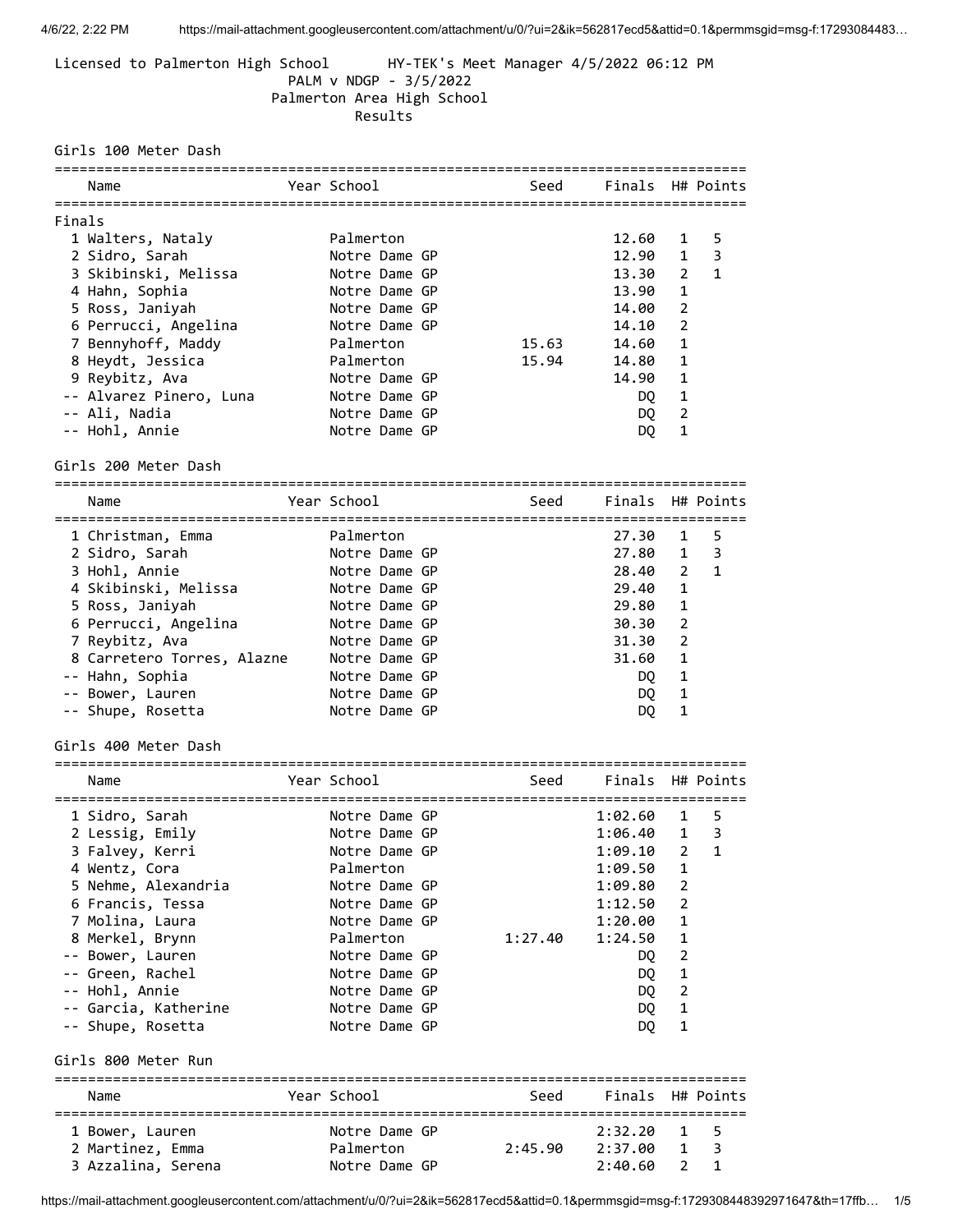4/6/22, 2:22 PM https://mail-attachment.googleusercontent.com/attachment/u/0/?ui=2&ik=562817ecd5&attid=0.1&permmsgid=msg-f:17293084483…

| 4 Garcia, Katherine   | Notre Dame GP |         | 2:50.30 | $\overline{\phantom{0}}$ |
|-----------------------|---------------|---------|---------|--------------------------|
| 5 Cooper, Raegan      | Notre Dame GP |         | 2:53.30 | $\overline{2}$           |
| 6 Wentz, Cora         | Palmerton     | 2:56.80 | 2:58.10 | $\overline{1}$           |
| 7 Green, Rachel       | Notre Dame GP |         | 3:05.00 | $\blacksquare$           |
| 8 Fogel, Talia        | Notre Dame GP |         | 3:09.30 | $\overline{1}$           |
| 9 Merkel, Brynn       | Palmerton     |         | 3:25.30 | $\overline{2}$           |
| -- Lessig, Emily      | Notre Dame GP |         | DO.     | -1                       |
| -- Lee, Sophie        | Notre Dame GP |         | DO.     | 2                        |
| -- Koons, Katherine   | Notre Dame GP |         | DO.     | -1                       |
| -- Schweitzer, Olivia | Notre Dame GP |         | DO.     |                          |

# Girls 1600 Meter Run

===================================================================================

Name Year School Seed Finals H# Points

| Notre Dame GP |         | 5:28.80 | 2 5            |                                |
|---------------|---------|---------|----------------|--------------------------------|
| Palmerton     | 5:46.20 |         |                |                                |
| Palmerton     | 6:28.90 |         |                |                                |
| Notre Dame GP |         | 6:47.50 | -1             |                                |
| Notre Dame GP |         | DO.     | -1             |                                |
| Notre Dame GP |         | DO.     | $\overline{2}$ |                                |
| Palmerton     | 6:55.47 | DO.     | -1             |                                |
| Notre Dame GP |         | DO.     | $\overline{2}$ |                                |
| Notre Dame GP |         | DO.     |                |                                |
|               |         |         |                | $5:32.60$ 1 3<br>$6:15.40$ 1 1 |

### Girls 3200 Meter Run

| Name                  | Year School   | Seed     | Finals H# Points           |                |              |
|-----------------------|---------------|----------|----------------------------|----------------|--------------|
| 1 Koons, Katherine    | Notre Dame GP |          | 12:30.70                   | 1 5            |              |
| 2 Schweitzer, Olivia  | Notre Dame GP |          | $13:26.10 \quad 1 \quad 3$ |                |              |
| 3 Martinez, Emma      | Palmerton     | 14:02.29 | 13:31.90                   | $\mathbf{1}$   | $\mathbf{1}$ |
| 4 Lee, Sophie         | Notre Dame GP |          | 15:40.30                   | $\overline{2}$ |              |
| 5 Nestor, Brittany    | Notre Dame GP |          | 16:00.00                   | 2              |              |
| -- Mattair, Grace Ann | Notre Dame GP |          | DO.                        | 1              |              |
| -- Merkel, Brynn      | Palmerton     | 16:19.80 | DO.                        | 1              |              |
| -- Pyfer, Cecelia     | Palmerton     | 14:00.13 | DO.                        | 1              |              |
| -- Mahoney, Catherine | Notre Dame GP |          | DO.                        | -2             |              |
| -- Azzalina, Serena   | Notre Dame GP |          | DO                         |                |              |

#### Girls 100 Meter Hurdles

| Name                | Year School   | Seed  | Finals H# Points |              |  |
|---------------------|---------------|-------|------------------|--------------|--|
| 1 Eyvazzadeh, Lily  | Notre Dame GP |       | 17.70            | 1 5          |  |
| 2 Perloni, Samantha | Palmerton     | 18.01 | 18.40 1 3        |              |  |
| 3 Santos, Isabella  | Notre Dame GP |       | 18.50 1 1        |              |  |
| 4 Cintron, Denali   | Notre Dame GP |       | 18.60            | 1            |  |
| 5 Tsirukis, Valia   | Notre Dame GP |       | 18.70            | 1            |  |
| 6 Hylton, Gracie    | Notre Dame GP |       | 20.00            | $\mathbf{1}$ |  |
| 7 Ali, Nadia        | Notre Dame GP |       | 21.10            | -2           |  |
| 8 Noel, Ava         | Notre Dame GP |       | 22.70            | -2           |  |
| 9 Dubow, Abigail    | Notre Dame GP |       | 26.30            | $\mathbf{1}$ |  |
| -- Crouch, Linnea   | Notre Dame GP |       | DO.              | 2            |  |

## Girls 300 Meter Hurdles

| Name                | Year School   | Seed  | Finals H# Points |                            |     |
|---------------------|---------------|-------|------------------|----------------------------|-----|
| 1 Santos, Isabella  | Notre Dame GP |       | 53.80            | $1 \quad 5$                |     |
| 2 Cintron, Denali   | Notre Dame GP |       | 54.50            |                            | 2 3 |
| 3 Eyvazzadeh, Lily  | Notre Dame GP |       | 54.90            | $\overline{\phantom{0}}$ 2 |     |
| 4 Ali, Nadia        | Notre Dame GP |       | 55.00            | -1                         |     |
| 5 Perloni, Samantha | Palmerton     | 57.70 | 56.40            | $\mathbf{1}$               |     |
| 6 Snyder, Emma      | Palmerton     | 56.20 | 59.30            | -1                         |     |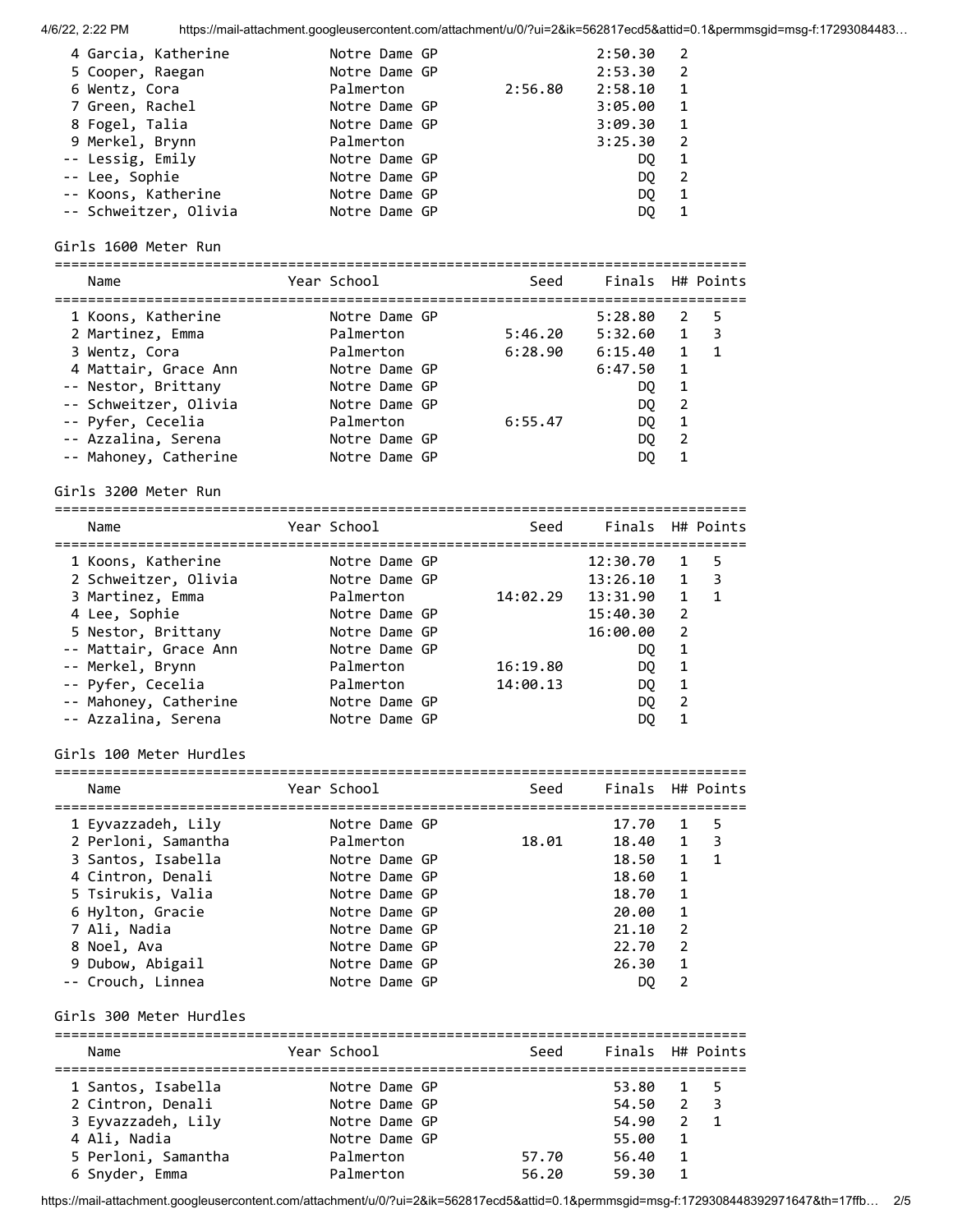4/6/22, 2:22 PM https://mail-attachment.googleusercontent.com/attachment/u/0/?ui=2&ik=562817ecd5&attid=0.1&permmsgid=msg-f:17293084483… https://mail-attachment.googleusercontent.com/attachment/u/0/?ui=2&ik=562817ecd5&attid=0.1&permmsgid=msg-f:1729308448392971647&th=17ffb… 3/5 7 Noel, Ava Notre Dame GP 1:05.10 1 8 Hylton, Gracie Notre Dame GP 1:05.80 1 -- Crouch, Linnea Notre Dame GP DQ 2 -- Tsirukis, Valia Notre Dame GP DQ 1 -- Dubow, Abigail Notre Dame GP DQ 1 Girls 4x100 Meter Relay ================================================================================ School Seed Finals Points ================================================================================ 1 Palmerton 'B' 53.40 5 1) Bennyhoff, Maddy 2) Christman, Emma 3) Heydt, Jessica (4) Walters, Nataly 2 Notre Dame GP 'A' 54.70 1) Sidro, Sarah 2) Hohl, Annie 3) Skibinski, Melissa (4) Hahn, Sophia -- Palmerton 'A' 53.30 DQ Girls 4x400 Meter Relay ================================================================================ School School School Seed Finals Points ================================================================================ 1 Notre Dame GP 'A' 5:02.50 5 1) Sidro, Sarah 2) Bower, Lauren<br>3) Hohl, Annie 21, 2008, 2011 Marshall Alamerton<br>211 Marshalm Marshall Alamerton (A' 4) Shupe, Rosetta<br>4) Shupe, Rosetta 2 Palmerton 'A' 4:13.20 5:51.70<br>1) Perloni, Samantha 2) Merkel, Brynn<br>2) Merkel, Brynn 1) Perloni, Samantha 3) Wentz, Cora (2008) 4) Martinez, Emma Girls 4x800 Meter Relay ================================================================================ School School School Seed Finals Points ================================================================================ 1 Notre Dame GP 'A' 13:50.40 5 1) Bower, Lauren (2) Azzalina, Serena 3) Lessig, Emily (4) Koons, Katherine -- Palmerton 'C' DQ -- Palmerton 'A' 11:54.50 DQ<br>1) Merkel, Brynn 2) Pyfer, Cecelia 2) Pyfer, Cecelia 3) Wentz, Cora (2008) 4) Martinez, Emma -- Palmerton 'B' DQ Girls High Jump ================================================================================ Name The School Seed Finals Points (Name School Seed Finals Points ================================================================================ 1 Snyder, Emma Palmerton 4-09.00 4-07.00 5 2 Pijut, Riley Notre Dame GP 4-03.00 3 3 Unger, Amber Notre Dame GP J4-03.00 1 4 Shupe, Rosetta Notre Dame GP 4-01.00 -- Zambo, Emma Notre Dame GP DQ Girls Pole Vault ================================================================================ Name The Year School Contract Seed Finals Points ================================================================================ 1 Recker, Ana Palmerton 8-09.00 9-00.00 5 2 Bennyhoff, Maddy Palmerton 6-00.00 3 Girls Long Jump ================================================================================ Name The Year School Seed Finals Points ================================================================================ 1 Walters, Nataly Palmerton 16-02.00 16-00.00 5 2 Christman, Emma Palmerton 15-10.50 14-10.00 3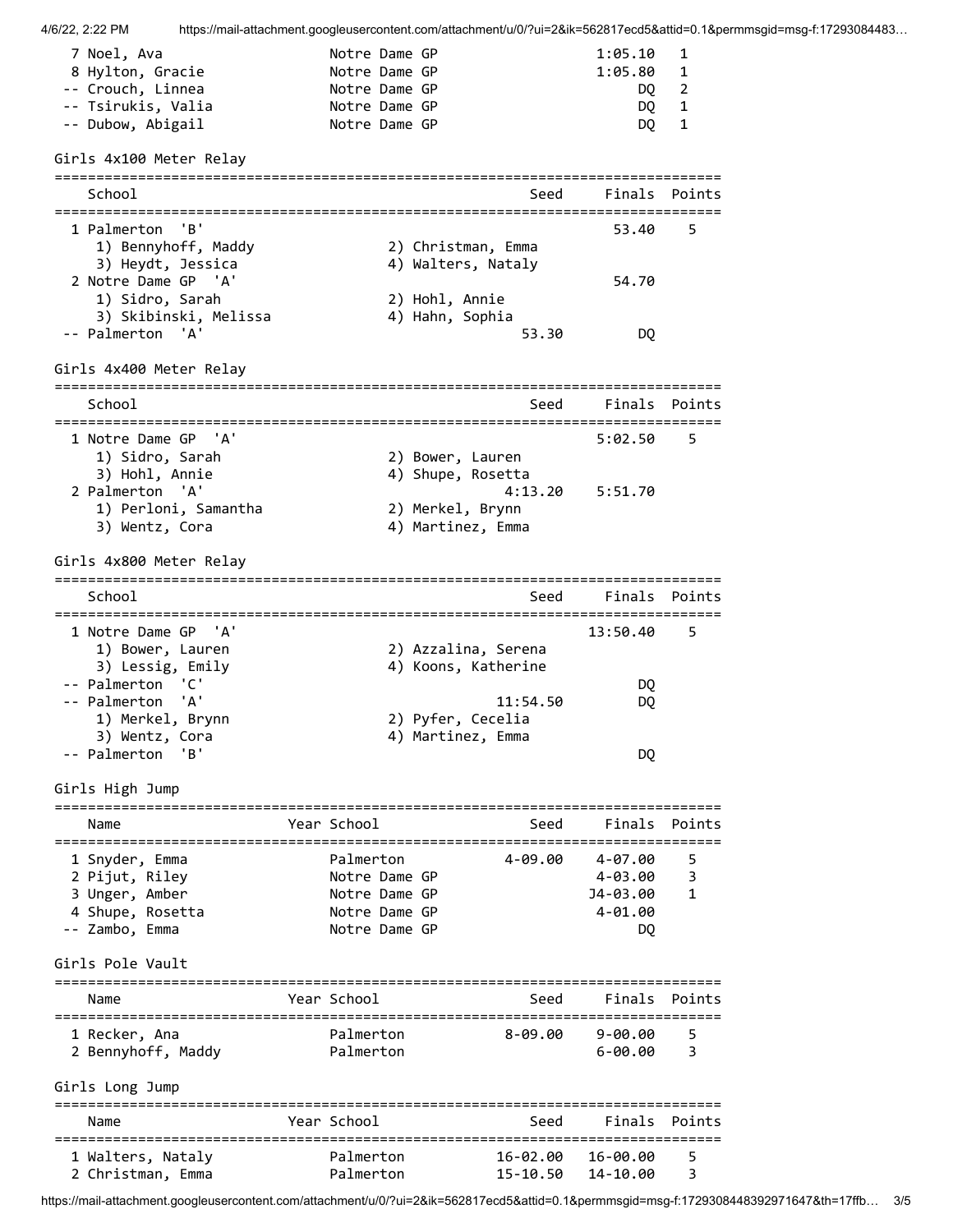4/6/22, 2:22 PM https://mail-attachment.googleusercontent.com/attachment/u/0/?ui=2&ik=562817ecd5&attid=0.1&permmsgid=msg-f:17293084483…

| 3 Snyder, Emma       | Palmerton     | 13-05.00 14-05.00 |  |
|----------------------|---------------|-------------------|--|
| 4 Hohl, Annie        | Notre Dame GP | 13-08.00          |  |
| 5 Unger, Amber       | Notre Dame GP | 13-04.00          |  |
| 6 Skibinski, Melissa | Notre Dame GP | 13-01.00          |  |
| 7 Soergel, Emma      | Notre Dame GP | 12-11.00          |  |
| 8 Duffy, Clare       | Notre Dame GP | 12-01.00          |  |
| -- Zambo, Sarah      | Notre Dame GP | DO.               |  |
| -- Pijut, Riley      | Notre Dame GP | DQ.               |  |
| -- Green, Rachel     | Notre Dame GP | DQ.               |  |
| -- Shupe, Rosetta    | Notre Dame GP | DO                |  |

Girls Triple Jump

================================================================================ -----------<br>Seed Finals Point

| Name               | Year School   | seed         |              | Finals Points |
|--------------------|---------------|--------------|--------------|---------------|
| 1 Walters, Nataly  | Palmerton     | 35-00.00     | 35-03.00     | 5             |
| 2 Snyder, Emma     | Palmerton     | $31 - 00.00$ | 31-05.00     | 3             |
| 3 Christman, Emma  | Palmerton     | 32-05.50     | 30-11.00     | 1             |
| 4 Duffy, Clare     | Notre Dame GP |              | $30 - 02.00$ |               |
| 5 Bennyhoff, Maddy | Palmerton     | 27-06.00     | 28-01.00     |               |
| 6 Pijut, Riley     | Notre Dame GP |              | 27-06.00     |               |
| 7 Green, Rachel    | Notre Dame GP |              | 25-09.00     |               |
| 8 Shupe, Rosetta   | Notre Dame GP |              | 22-11.00     |               |
| -- Unger, Amber    | Notre Dame GP |              | DO.          |               |
| -- Zambo, Sarah    | Notre Dame GP |              | DQ           |               |

Girls Shot Put

| Name                   | Year School   | Seed     | Finals Points     |              |
|------------------------|---------------|----------|-------------------|--------------|
| 1 Heydt, Jessica       | Palmerton     | 28-05.50 | 30-02.00          | 5            |
| 2 Fredericks, Abigail  | Palmerton     |          | 30-01.00 28-07.00 | 3            |
| 3 Zambo, Emma          | Notre Dame GP |          | 25-06.00          | $\mathbf{1}$ |
| 4 Shelly, Juliana      | Notre Dame GP |          | 24-11.00          |              |
| 5 Peterson, Emelie     | Palmerton     | 24-09.50 | 24-04.50          |              |
| 6 Lippincott, Marissa  | Notre Dame GP |          | 24-04.00          |              |
| 7 Zambo, Sarah         | Notre Dame GP |          | $23 - 04.50$      |              |
| 8 Mitcheltree, Reagan  | Notre Dame GP |          | $23 - 02.50$      |              |
| 9 Gerhard, Riley       | Palmerton     | 17-03.00 | 18-06.50          |              |
| 10 Schaible, Gretchen  | Palmerton     |          | 18-06.00          |              |
| 11 Shellhammer, Gwen   | Palmerton     |          | 16-04.50          |              |
| -- Ronca, Sophia       | Notre Dame GP |          | DQ                |              |
| -- Weidner, Adeline    | Notre Dame GP |          | DQ                |              |
| -- Raniszewski, Lauren | Notre Dame GP |          | DQ.               |              |
| -- Unger, Amber        | Notre Dame GP |          | DQ                |              |

## Girls Discus Throw

|  | Name                   | Year School   | Seed  | Finals Points |   |
|--|------------------------|---------------|-------|---------------|---|
|  | 1 Zambo, Emma          | Notre Dame GP |       | $85 - 09$     | 5 |
|  | 2 Fredericks, Abigail  | Palmerton     | 89-01 | 80-00         | 3 |
|  | 3 Mitcheltree, Reagan  | Notre Dame GP |       | 67-08         | 1 |
|  | 4 Zambo, Sarah         | Notre Dame GP |       | $62 - 07$     |   |
|  | 5 Peterson, Emelie     | Palmerton     | 74-11 | 58-09         |   |
|  | 6 Lippincott, Marissa  | Notre Dame GP |       | $58 - 05$     |   |
|  | 7 Shelly, Juliana      | Notre Dame GP |       | $51 - 10$     |   |
|  | 8 Gerhard, Riley       | Palmerton     | 51-11 | $51 - 07$     |   |
|  | 9 Hess, Alexis         | Palmerton     | 40-06 | 45-06         |   |
|  | 10 Schaible, Gretchen  | Palmerton     | 46-01 | $37 - 02$     |   |
|  | -- Ronca, Sophia       | Notre Dame GP |       | DQ.           |   |
|  | -- Weidner, Adeline    | Notre Dame GP |       | DQ.           |   |
|  | -- Raniszewski, Lauren | Notre Dame GP |       | DQ.           |   |
|  | -- Unger, Amber        | Notre Dame GP |       | DQ            |   |
|  |                        |               |       |               |   |